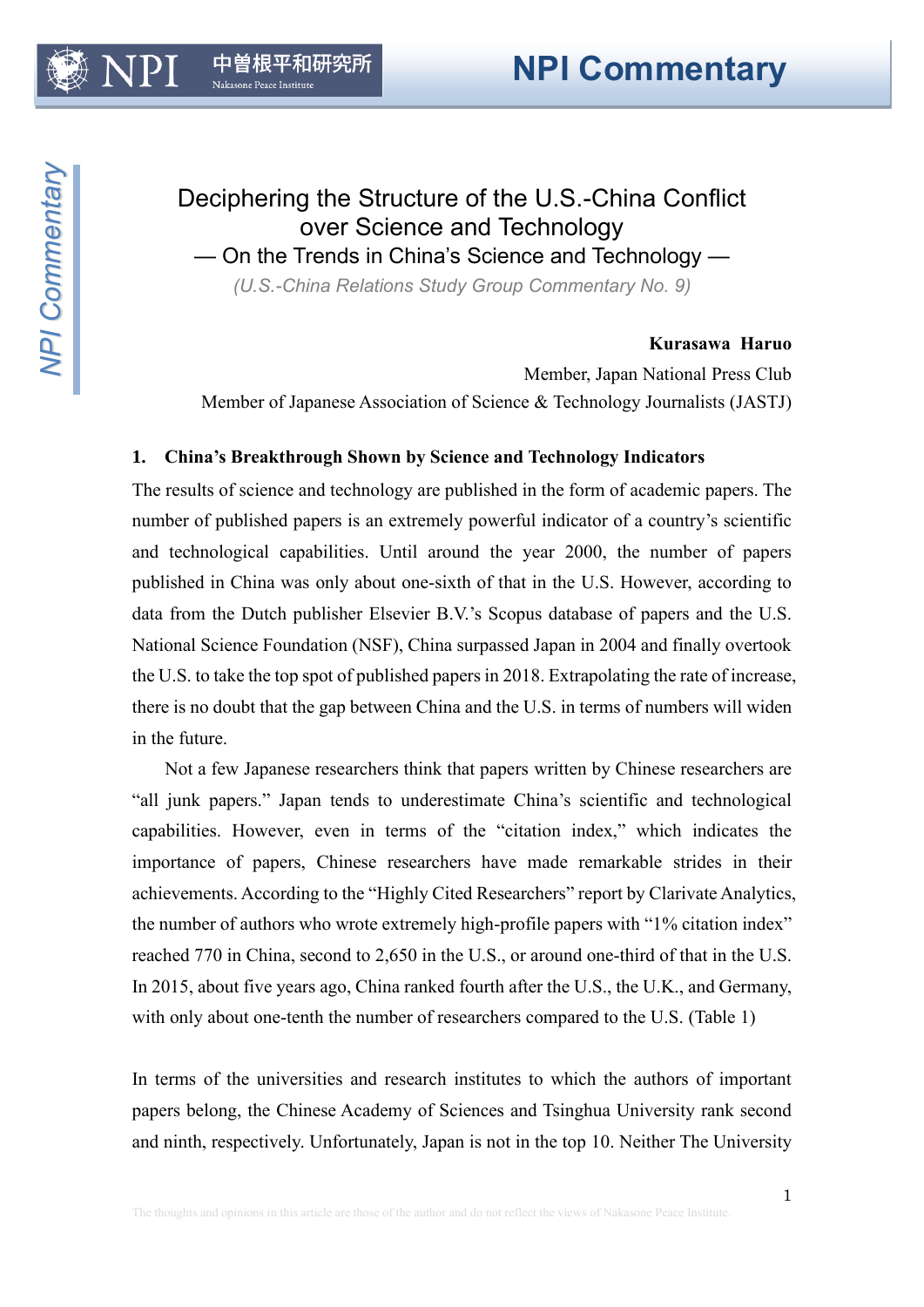of Tokyo nor RIKEN research institute is regarded as top-notch. (Table 2)

## **Table 1 Countries and Regions Ranked by Number of** *h***-index Authors (highly-cited authors with 1% citation index) (2020)**

| Rank           | Country         | No. of  |
|----------------|-----------------|---------|
|                |                 | authors |
| 1              | U.S.            | 2,650   |
| 2              | China           | 770     |
| 3              | U.K.            | 514     |
| $\overline{4}$ | Germany         | 345     |
| 5              | Australia       | 305     |
| 6              | Canada          | 195     |
| 7              | The Netherlands | 181     |
| 8              | France          | 160     |
| 9              | Switzerland     | 154     |
| 10             | Spain           | 103     |

**Table 2 Institutions Ranked by the Number of Authors of Important Papers**

| Rank | University/research institute       | Country/region | No. of  |
|------|-------------------------------------|----------------|---------|
|      |                                     |                | authors |
| 1    | <b>Harvard University</b>           | U.S.           | 188     |
| 2    | <b>Chinese Academy of Sciences</b>  | China          | 124     |
| 3    | <b>Stanford University</b>          | U.S.           | 106     |
| 4    | National Institute of Health (NIH)  | U.S.           | 103     |
| 5    | Max-Planck-Institute                | Germany        | 70      |
| 6    | University of California, Berkeley  | U.S.           | 62      |
|      | (UCB)                               |                |         |
| 7    | <b>Broad Institute</b>              | U.S.           | 61      |
| 8    | University of California, San Diego | U.S.           | 56      |
|      | (UCSD)                              |                |         |
| 9    | Tsinghua University                 | China          | 55      |
| 10   | University of Washington            | U.S.           | 54      |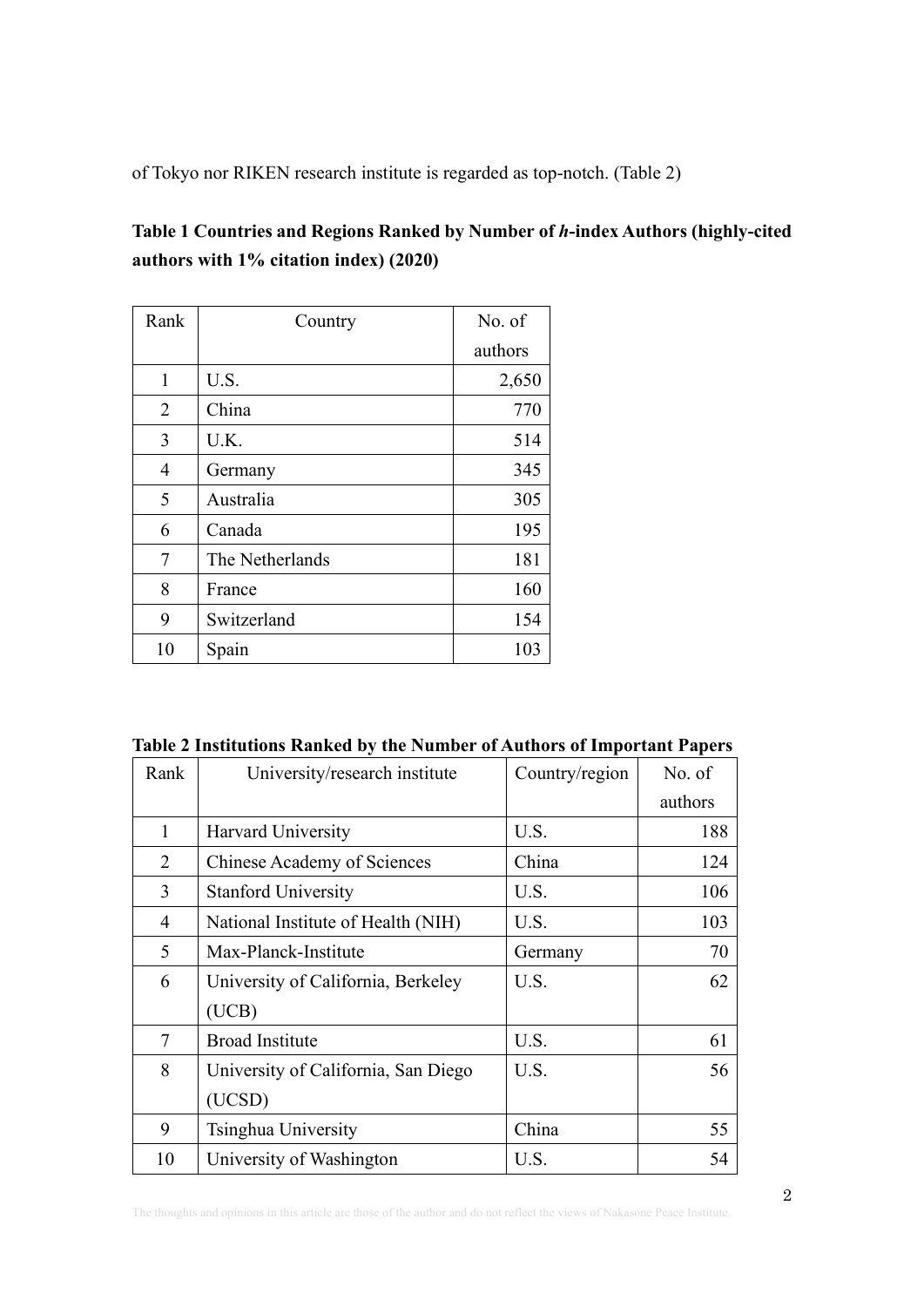China tops the list in other indicators of scientific and technological capability, such as "research and development expenditure," "government budget for science and technology," "number of researchers," and "number of international patent applications." In particular, it is no exaggeration to say that the rate of growth since 2000 has been accelerating. It is likely that Chinese universities will eventually be ranked in the top 10 in the university rankings as well. The Chinese government's Double First-Class University Plan aims to create top-notch universities and faculties.

It was in 1985 that this author first visited universities and research institutes in China. The universities in Beijing, Xian, and Shanghai all had very little basic infrastructure. It was astonishing to see the researchers make their own experimental equipment and conduct research. The reactors at the China Institute of Atomic Energy (CIAE) looked about the same as the criticality experimental equipment at Japanese universities.

Today, when we consider the quality and quantity of basic science, China has surpassed the U.S., at least in terms of quantity. Mr. Hayashi Yukihide, former Deputy Minister of Education, Culture, Sports, Science and Technology of Japan who has continued to survey trends in science and technology in China, says, "Logically, no matter how many things of poor quality are collected, the quality will not be higher because of the quantity, but when the numbers are as high as they are in China, I have the feeling that perhaps the quality may be higher because of the quantity" (J+C Economic Journal, July 2018). As Mr. Hayashi points out, the scope of basic science in China is expanding greatly, and the time may soon come when it will turn into quality and produce Nobel Laureates. (Table 3)

| Year    | Nobel Laureate       | Field     | Background                               |
|---------|----------------------|-----------|------------------------------------------|
| Awarded |                      |           |                                          |
| 1957    | Chen Ning Yang       | Physics   | The National Southwest Associated        |
|         | Yang Chen-Ning       |           | University, China; moved to the U.S.     |
| 1957    | Tsung-Dao Lee        | Physics   | The National Southwest Associated        |
|         | Lee Tsung-Dao (T.D.) |           | University (in China); moved to the U.S. |
| 1976    | Samuel C.C. Ting     | Physics   | Born in the U.S.; his parents moved from |
|         | (Ting Chao Chung)    |           | Taiwan to study in the U.S.              |
| 1986    | Lee Yuan T.          | Chemistry | National Tsing Hua University, Taiwan;   |
|         |                      |           | moved to the U.S.                        |

**Table 3: Chinese Nobel Prize Laureates in the Three Natural Sciences**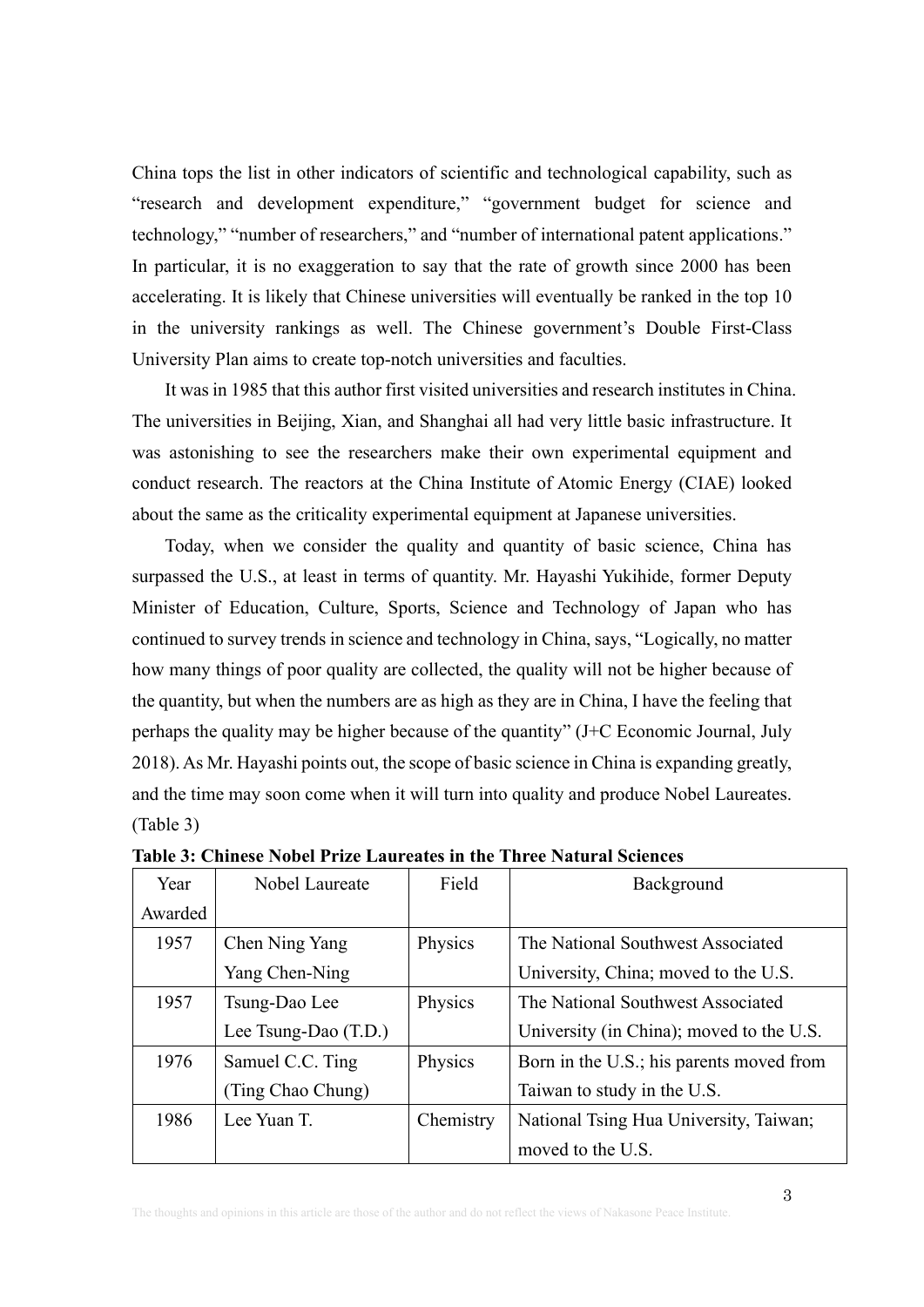| 1997 | Steven Chu         | Physics    | Born in the U.S.; his father, a former U.S. |
|------|--------------------|------------|---------------------------------------------|
|      |                    |            | Energy Secretary, studied in the National   |
|      |                    |            | Southwest Associated University, China      |
| 1998 | Daniel C. Tsui     | Physics    | Born in Henan Province, China; moved to     |
|      |                    |            | Hong Kong, then to the U.S.                 |
| 2008 | Roger Y. Tsien     | Chemistry  | Born in the U.S.; nephew of Tsien Hsue-     |
|      | (Roger Yonchien)   |            | shen                                        |
|      | Tsien)             |            |                                             |
| 2009 | Charles K. Kao     | Physics    | Born in Shanghai; moved to Hong Kong,       |
|      | (Charles Kuen Kao) |            | then to the U.K.                            |
|      |                    |            |                                             |
| 2015 | Tu Youyou          | Physiology | Department of Pharmacology, Peking          |
|      |                    | $\alpha$ r | University, China                           |
|      |                    | Medicine   |                                             |

Of course, China also has its weaknesses. Its strengths are rapid decision-making by the Communist Party of China (CPC), ample R&D funding, and human resources; however, the lack of free will among researchers, the dual structure of research institutions and universities, the bias toward priority fields and the neglect of other research areas, the subordination of originality, and the lack of ideals in science and technology such as the quest for truth and contribution to humanity will be long-term weaknesses. China's science and technology policy, which solely aims for the country to become a science and technology powerhouse, may be subject to various contradictions in the future.

## **2. The U.S. and China Competition in Space Development**

Along with scientific and technological indicators, space development shows the true strength of a country. In particular, now that space has become a "War-Fighting Domain," it has also become an important indicator for national security. Both the U.S. and China recognize that "whoever controls space controls everything." China launched its first satellite on April 24, 1970, during the Cultural Revolution. It was only two months after the launch of Japan's first satellite, OHSUMI. Today, 50 years later, China aims to become a "space power" and is closing in on the U.S., which had an overwhelming advantage.

On May 15, 2021, the 100th anniversary of the founding of CPC, China's (Mars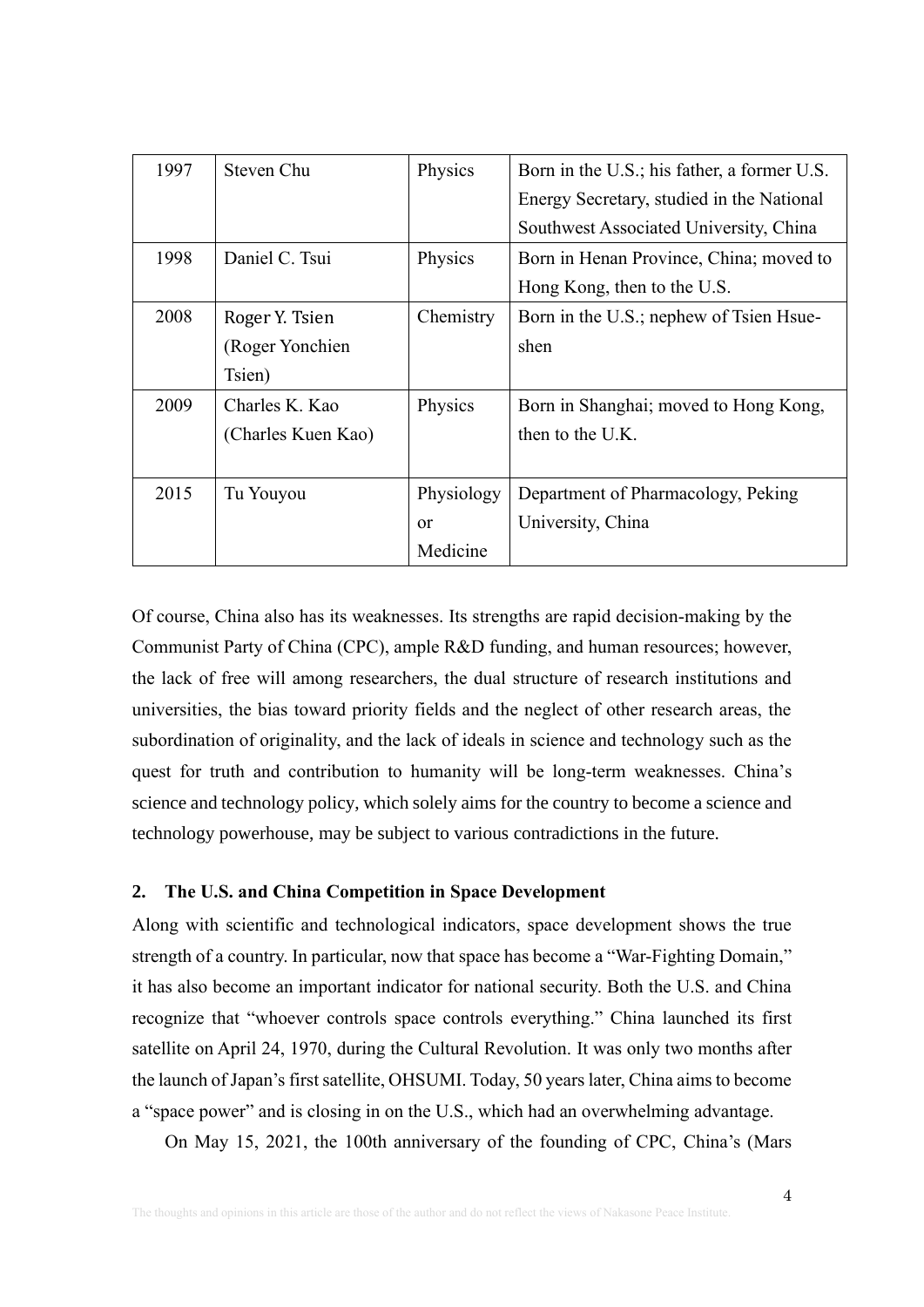surface) rover Zhurong released from the (Mars) rover Tianwen 1 successfully landed on the surface of Mars. Previous to that, on February 19, 2021, the U.S. Mars rover Perseverance had arrived on Mars. Compared with lunar exploration, Mars exploration is significantly more difficult. Russia has launched nearly 30 Mars probes since 1960, but they have all failed. Japan also launched the explorer NOZOMI in 1998, but it failed because communication was lost midway.

The U.S. has also attempted to go to Mars since the launch of Mariner 3 in 1964, but Viking 1 in 1976 was the first to succeed in a soft landing. The distance to Mars is about 75 million kilometers, about 200 times the distance between the Moon and Earth. In addition, there are many technical hurdles to overcome, such as injection into orbit, orbit, and soft landing of the rover, and it was even said that "there is a graveyard of rovers between Earth and Mars." China succeeded in its first attempt to explore Mars, a feat that took the U.S. more than a decade to achieve. The next goal is to collect and return samples from Mars. Manned flight is an extremely high hurdle because it will take nearly a year to complete the mission, and the earliest it can be accomplished is around 2050. (Table 4)

| Year | Item/Event                                                  |  |
|------|-------------------------------------------------------------|--|
| 1999 | Successful launch of spacecraft Shenzhou 1 on the 50th      |  |
|      | anniversary of the founding of the People's Republic of     |  |
|      | China.                                                      |  |
| 2003 | Successful launch of Shenzhou 5 with astronaut Yang Liwei   |  |
|      | on board.                                                   |  |
| 2007 | First lunar probe Chang'e 1 reached lunar orbit.            |  |
| 2011 | Successful launch of the Tianwen 1 space station.           |  |
| 2013 | Successful soft landing of Chang'e 3 on the Moon.           |  |
| 2016 | Successful launch of quantum communication satellite Mozi.  |  |
| 2019 | Successful soft landing of Chang'e 4 on the far side of the |  |
|      | Moon.                                                       |  |
| 2020 | Successful lunar sample return by Chang'e-5; completion of  |  |
|      | BeiDou Navigation Satellite System.                         |  |
| 2021 | Successful soft landing of Tianwen 1 on Mars on the 100th   |  |
|      | anniversary of the founding of CPC.                         |  |

**Table 4: Trends in China's Space Development**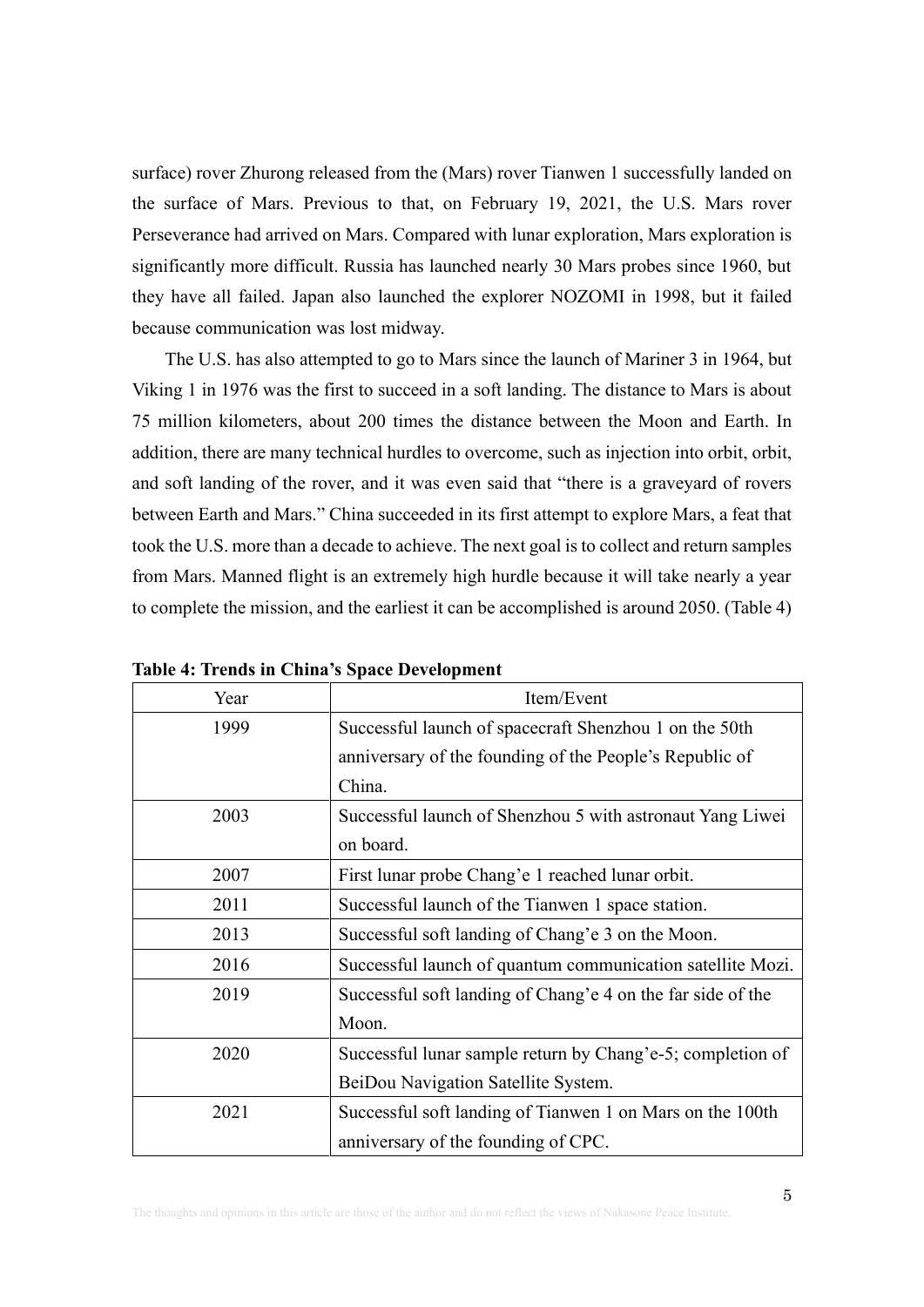| 2022                                            | China's Tiangong space station to be operational.          |
|-------------------------------------------------|------------------------------------------------------------|
| Manned space flight to the Moon.<br>Early 2030s |                                                            |
| 2049                                            | 100th anniversary of the founding of the People's Republic |
|                                                 | of China.                                                  |
| around year 2050                                | Manned space flight to Mars.                               |

China has already surpassed the U.S. and Russia in the number of satellite launches. China has also made remarkable progress in the field of space utilization from the Earth to geostationary orbit (GEO). While the U.S.-led International Space Station (ISS) will be decommissioned in 2024, China's version of the space station, Tiangong, will begin operations in 2022. In June 2021, three astronauts arrived at Tiangong and have been engaged in extravehicular and other activities. The U.S. Congress is considering extending operations of the ISS to 2030, but it is highly likely that China will be the sole proponent of low-orbit weightless space experiments.

In terms of satellite positioning systems, the BeiDou (Navigation Satellite System) could replace the Global Positioning System (GPS). In June 2020, China completed a satellite navigation system with 35 BeiDou-3 satellites and launched positioning, navigation, and timing (PNT) services. More than 30 countries and regions involved in "One Belt One Road Initiative (now referred to as the Belt and Road Initiative, or BRI)" are already using the system. Qualcomm's mobile chips for cell phones in the U.S. and the iPhone also have the function. In addition to GPS, Europe operates Galileo, and Russia operates GLONASS as satellite positioning systems. The accuracy of BeiDou will be upgraded to centimeter-level in some countries and regions, giving it an advantage over other positioning systems that are measured in meters.

In the field of space communication, China's quantum communication satellite Mozi is unique. Quantum communication, which sends encrypted messages, has a current reach of only around 100 kilometers between users on the ground. However, by connecting the ground and outer space, Mozi, launched in 2016, succeeded in the world's first quantum teleportation of 7,600 kilometers. In January 2021, China built a quantum communication network covering 32 points, including Beijing and Shanghai. Professor Pan Jianwei of University of Science and Technology of China, who is leading the development of this technology, is called the "Father of Quantum" and known as the Chinese researcher closest to winning the Nobel Prize. Professor Pan says, "If quantum networks are built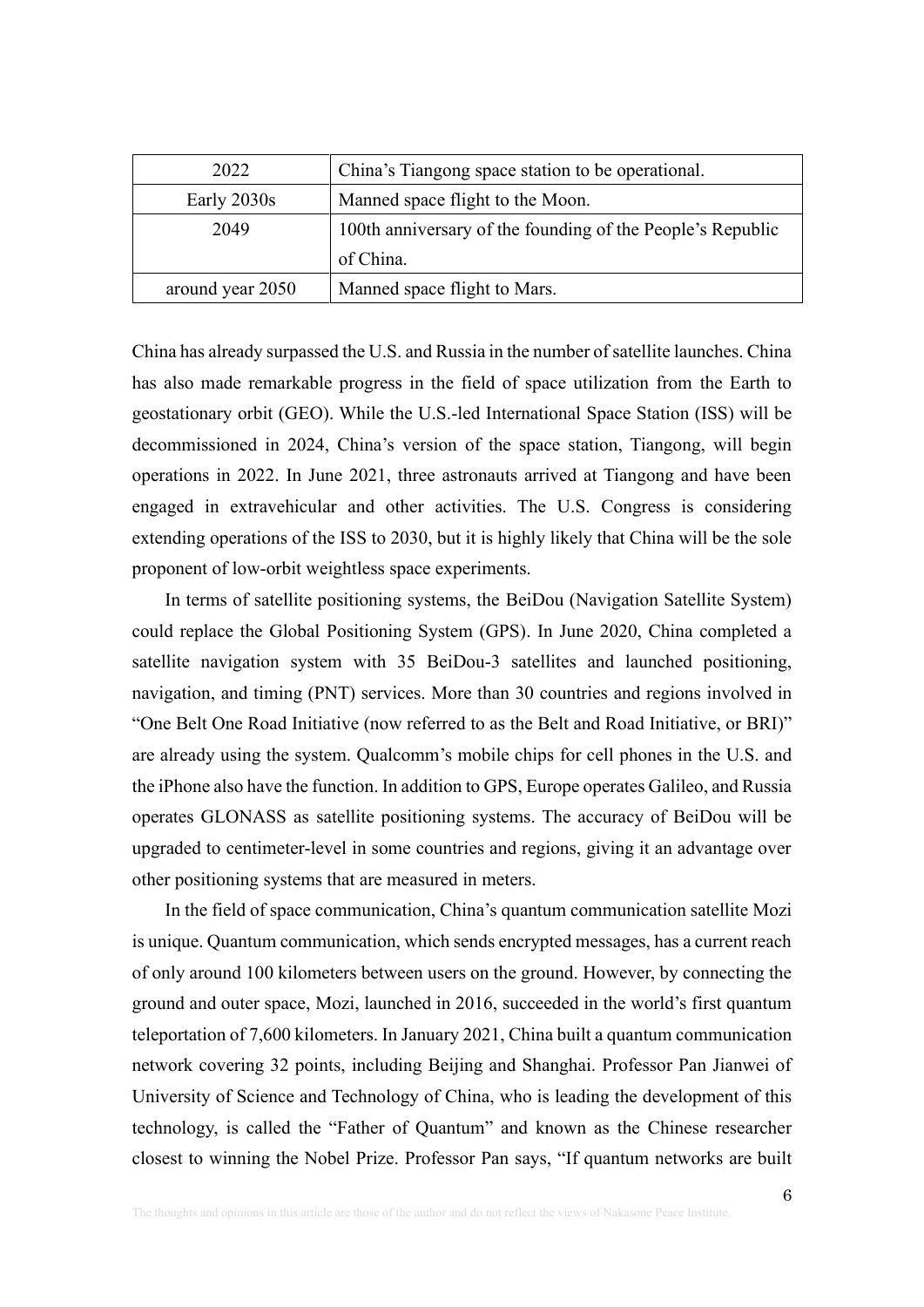around the world, cybersecurity concerns will disappear."

The U.S. and China are also competing in manned flights to the Moon. The U.S. achieved the first lunar landing with Apollo 11 in 1969, but the Apollo program ended in 1972, and the U.S. and China are battling to achieve the first manned lunar landing (MLL) in the 21st century. The landing on the far side of the Moon by China's 2018 launch of Chang'e 4 has inspired the U.S. This is because water is expected to be present in craters near the south pole on the far side of the Moon and China is one step ahead in the space race to get to the water. Water is not only necessary to sustain life, but can also be used as an energy source by being broken down into oxygen and hydrogen. In March 2019, U.S. Vice President Mike Pence exposed the rivalry, saying, "China was the first to reach the far side of the moon last year and has made clear its ambition to gain a strategic position on the moon and become the world's preeminent 'space power."<sup>1</sup>

Chang'e 5, the successor probe to Chang'e 4, also successfully collected 1,731 grams of lunar soil in December 2020. Unmanned sample collection is extremely difficult, and Chang'e 5 is the second spacecraft after Russia to have succeeded. The U.S. is planning to send two astronauts, a man and a woman, to the Moon in 2024 under its Artemis program. Both the U.S. and China are hurrying to develop giant rockets with the aim of landing a man on the Moon for the first time in the 21st century. The development of the Space Launch System (SLS) by the U.S. National Aeronautics and Space Administration (NASA) has been delayed, so the plan for 2024 is estimated to be significantly delayed. Meanwhile, China is developing a giant rocket, the Long March 9 (CZ-9). The engine is a 500-ton class liquid oxygen kerosene engine developed by No. 6 Research Institute of the China Aerospace Science and Technology Corporation (CASC), but the information about it has been missing since the successful test of the first stage engine was reported in March 2019. The U.S. is one or two steps ahead of China in manned flights to the Moon, but China is also aiming to achieve this goal in early 2030.

<sup>&</sup>lt;sup>1</sup> [China launches first astronauts to its new space station, as race with U.S. heats up,](https://www.washingtonpost.com/world/2021/06/17/china-space-station-astronaut-tianhe/) [The Washington Post](https://www.washingtonpost.com/world/2021/06/17/china-space-station-astronaut-tianhe/); June 17, 2021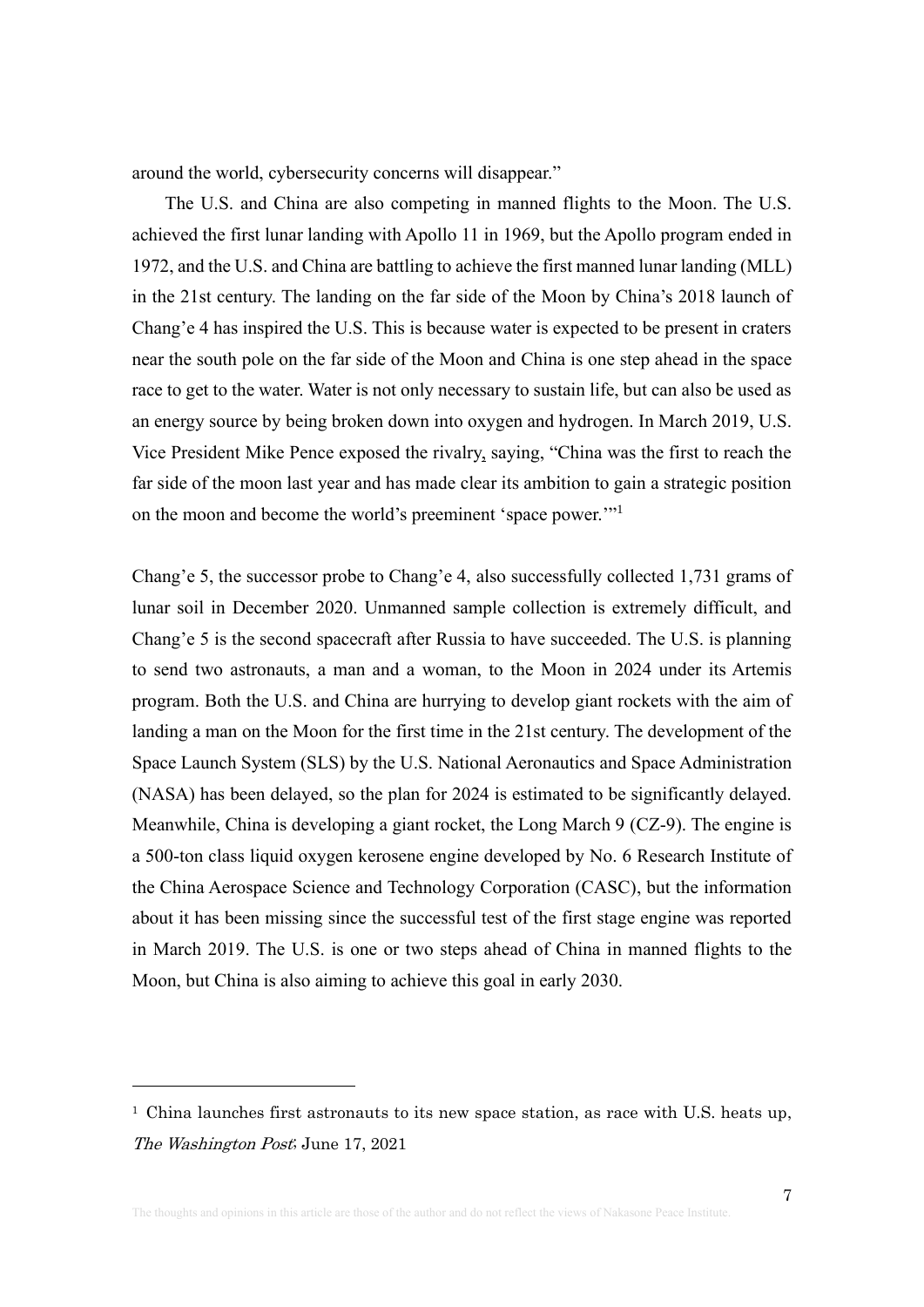#### **3. The Novel Coronavirus Pandemic and Digital Transformation**

It has been a long time since the word "ubiquitous" began to be used, but "ubiquitous" is an apt description of today's China. This is because around 1.2 billion people, or about 90% of the country's 1.4 billion people, are connected via the Internet. Not just mobile payments like Alipay and WeChat Pay are ubiquitous. Shopping, social networking systems, transportation, car distribution, logistics, education, gourmet food, delivery, news, digital contents, games, events, and all other services in society are provided through the Internet. In 2015, China's Premier Li Keqiang proposed "Internet Plus" plan, which has literally added all services to the Internet. Not only Alibaba and Tencent, but also other giant platforms were born one after another.

The most important digital transformation (DX) is happening in the medical and healthcare sectors. The Health Code app has been developed by the Alibaba Group as a contact tracing app to control the Novel Coronavirus infection (COVID-19) pandemic. The system has now become an infrastructure more indispensable to social life than mobile payment. People have learned firsthand how much more important health is than money, which is the reason why China has been able to control COVID-19 today. The Health Code also records vaccination information, and has become an indispensable information infrastructure not only for shopping and using public transportation, but also for getting to and from work.

In the medical and healthcare sectors, all sorts of advanced technologies have been introduced, including artificial intelligence (AI), robotics, drones, and 5G. In AI-based CT imaging diagnosis, an AI engine processed the diagnosis of pneumonia, which normally takes doctors 30-40 minutes, in just 20 seconds. Some of these products have landed in the Japanese market. A wealth of medical data is ideal for improving the accuracy of AI diagnosis. Online medical treatment is also spreading rapidly, and even online surgery has been performed, albeit on a trial basis. The number of base stations for 5G, the next-generation communications network that will support this technology, has already exceeded one million, and the number of compatible smartphones shipped has exceeded the level of 300 million.

With "non-contact" as the keyword, disinfection robots, food delivery robots, patient transport robots, temperature detection robots, and PCR testing robots have been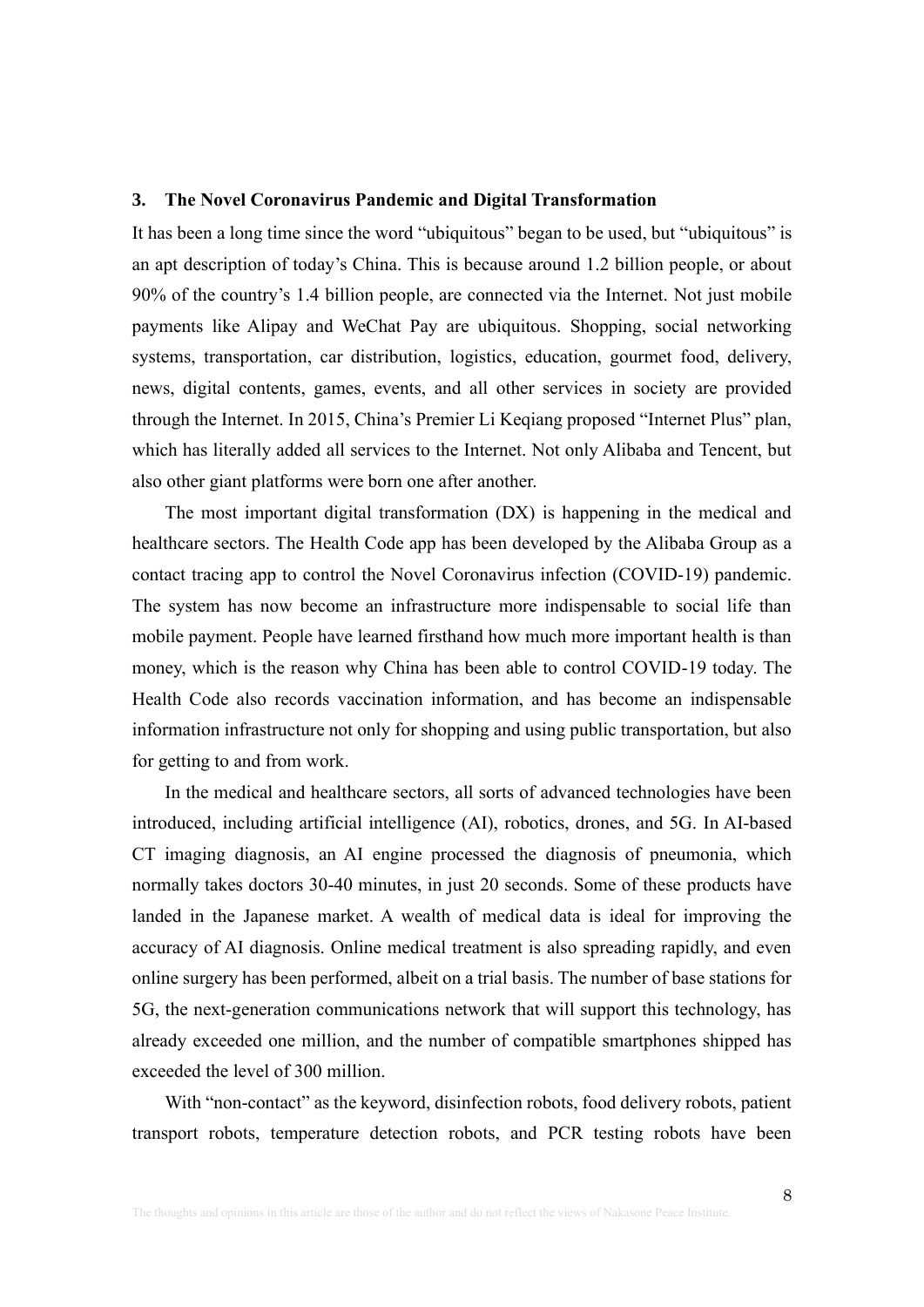developed, and the world of medical service robots has blossomed. Disinfection robots and food delivery robots have been imported to Japan.

The Chinese government is deploying the Skynet surveillance system that can authenticate its 1.4 billion citizens in one second. A total of 600 million surveillance cameras with facial recognition functions have been deployed across the country and are connected to supercomputers through a 5G network, to identify individuals by comparing them with data from their ID cards. The Western media tends to label this as a "digital dystopia" because the information and actions of individuals are completely exposed. However, things are not so simple. After all, DX has made people feel safe, secure, and has made life more convenient.

The latest news that surprised this author was the establishment of Brain Machine Interface (BMI) ventures. The BMI technology enables implant of a chip in the brain to provide treatment and to control memory and sleep, which poses a major ethical problem. In Japan, there is not even a code of ethics for BMI because it is reminiscent of lobotomies. In China, two venture companies have already raised funds and embarked on commercialization. We should keep an eye on this activity to see where China's DX ends up.

#### **4. The Geopolitics of Science and Technology and Japan's Position**

Science and technology are often combined when discussed, but science and technology are fundamentally different. While science aims to be original, technology begins with imitation. China is building itself into a science and technology powerhouse by introducing cutting-edge technologies from developed countries, imitating and researching them, and producing them domestically. Although illegal technology acquisition is a criminal offense, it is a standard method of catching up in the technological field.

On the other hand, the U.S. is setting almost all advanced technologies subject to regulations on the grounds of "security threat." However, all science and technology are basically global and dual-use, and it is nearly impossible to bind them by laws and/or systems. There is no other way to compete with science and technology than to strengthen scientific and technological capabilities. (Table 5)

China's development in the field of science and technology will continue for a long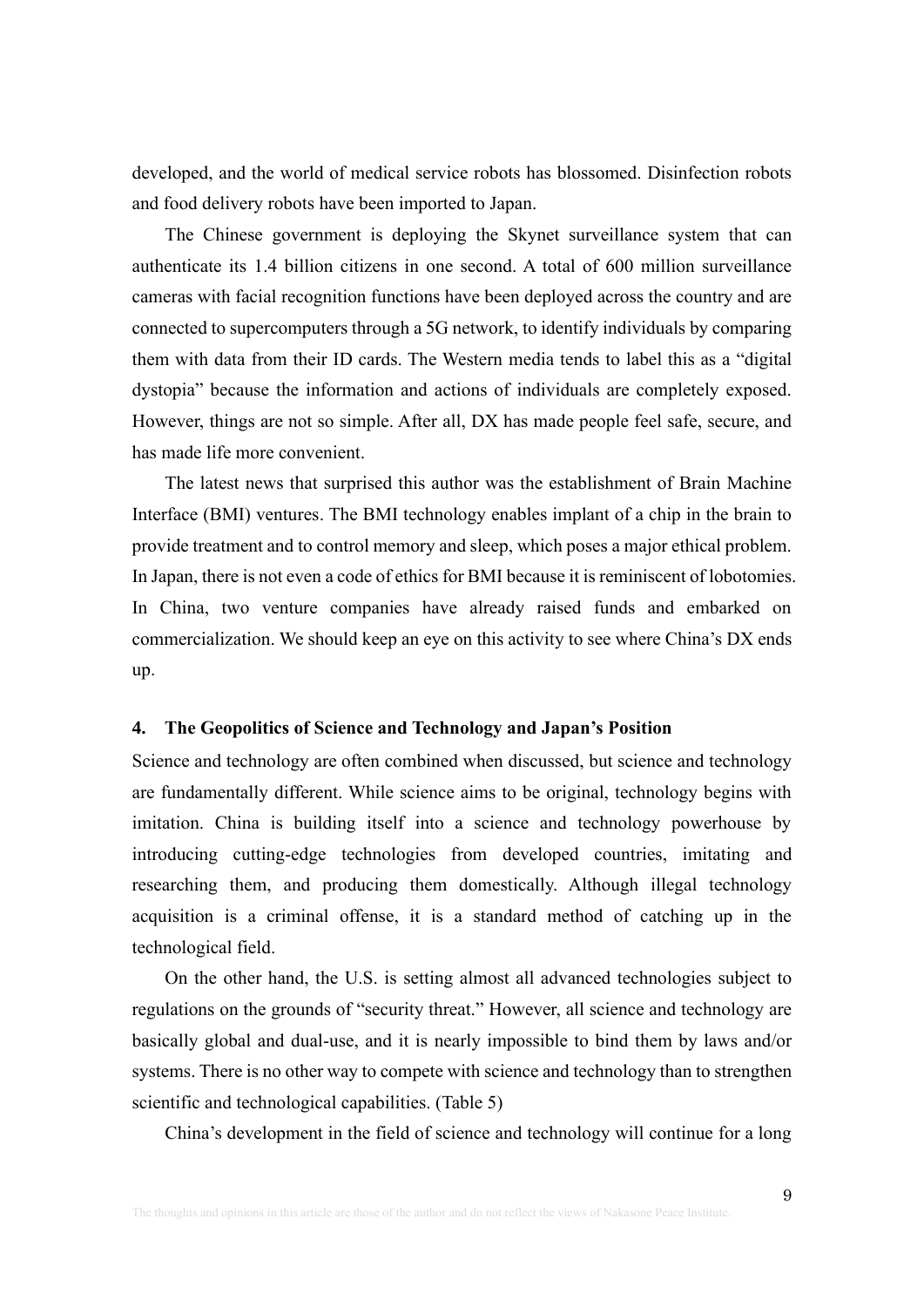time to come. This is because China is the world's largest source of high-level human resources, and it is unlikely that the abundance of human resources and funds, as well as the strong will of the CPC to become a "science and technology powerhouse," will waver. Moreover, the struggle for supremacy between the U.S. and China over science and technology is likely to continue for quite a long time. It is hard to imagine that China will compromise in the run-up to the centennial of the founding of the nation in 2049. On the other hand, the U.S. hardline policy toward China does not vary according to political party; therefore, it cannot be expected that the U.S. would ease the policy with the change of administration between the Democrats and Republicans. If the view that this is a struggle for supremacy between the regimes of communism and classic liberalism takes hold, a second Cold War will become a reality.

| 1              | Biotechnology                | Synthetic biology, neurotechnology, etc.     |
|----------------|------------------------------|----------------------------------------------|
| $\overline{2}$ | Artificial intelligence and  | Genetic computing, etc.                      |
|                | machine learning             |                                              |
| 3              | Positioning, navigation, and |                                              |
|                | timing technology            |                                              |
| $\overline{4}$ | Microprocessor               | System-on-chip                               |
| 5              | Advanced computing           | Memory-intensive logic                       |
| 6              | Data analysis technology     | Visualization technology, automatic analysis |
|                |                              | algorithms                                   |
| $\tau$         | Quantum information,         | Quantum computers, quantum cryptography,     |
|                | quantum sensing              | etc.                                         |
| 8              | Logistics technology         | Portable power equipment/device, etc.        |
| 9              | Additional manufacturing     | 3-dimensional (3D) technology                |
|                | technology                   |                                              |
| 10             | Robotics                     | Microdrones, microrobotics                   |
| 11             | Brain-computer interface     | Brain machine, etc.                          |
| 12             | Supersonic technologies      | Flight control algorithms                    |
| 13             | <b>Advanced</b> materials    | Functional fibers, biomaterials, etc.        |
| 14             | Advanced monitoring          | Facial recognition, voice recognition, etc.  |
|                | technology                   |                                              |

**Table 5: 14 Cutting-edge Basic Technologies Regulated by the U.S.**